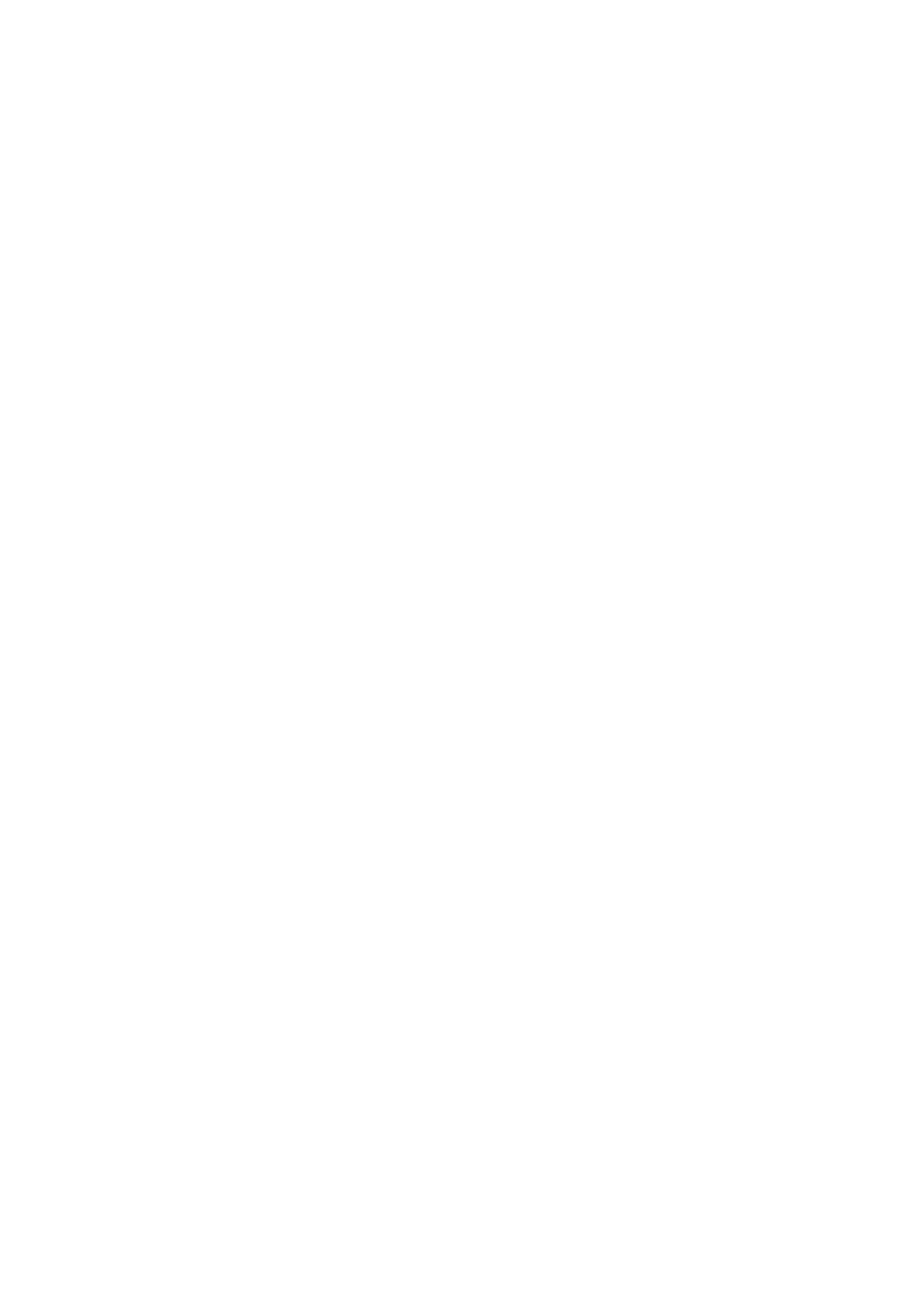## **LOCAL GOVERNMENT ACT 1995 DIVIDING FENCES ACT 1961**

SHIRE OF KALAMUNDA

## **FENCING LOCAL LAW 2016**

## TABLE OF CONTENTS

#### **PART 1—PRELIMINARY**

## 1.1 Citation

- 1.2 Application
- 1.3 Commencement
- 1.4 Repeal
- 1.5 Purpose and effect
- 1.6 Interpretation 1.7 Licence fees and charges
	-

## **PART 2—SUFFICIENT FENCES**

2.1 Sufficient fences

## **PART 3**—**GENERAL**

- 3.1 Fences within street setback areas
- 3.2 Maintenance of fences
- 3.3 General discretion of the local government
- 3.4 Applications for approval of local government
- 3.5 Duration of approval
- 3.6 Revocation of approval

## **PART 4**—**FENCING MATERIALS**

- 4.1 Fencing materials
- 4.2 Barbed wire and broken glass fences

#### **PART 5**—**ELECTRIFIED AND RAZOR WIRE FENCES**

5.1 Requirements for an approval

## **PART 6**—**NOTICES OF BREACH**

6.1 Notices of breach

## **PART 7**—**OFFENCES AND PENALTIES**

- 7.1 Offences and penalties
- 7.2 Modified penalties

7.3 Form of notices

7.4 Objections and appeals

## **SCHEDULE 1—Sufficient fence on a Residential Lot**

## **SCHEDULE 2—Sufficient fence on a Commercial or Industrial Lot**

**SCHEDULE 3—Sufficient fence on a Rural or Special Rural Lot**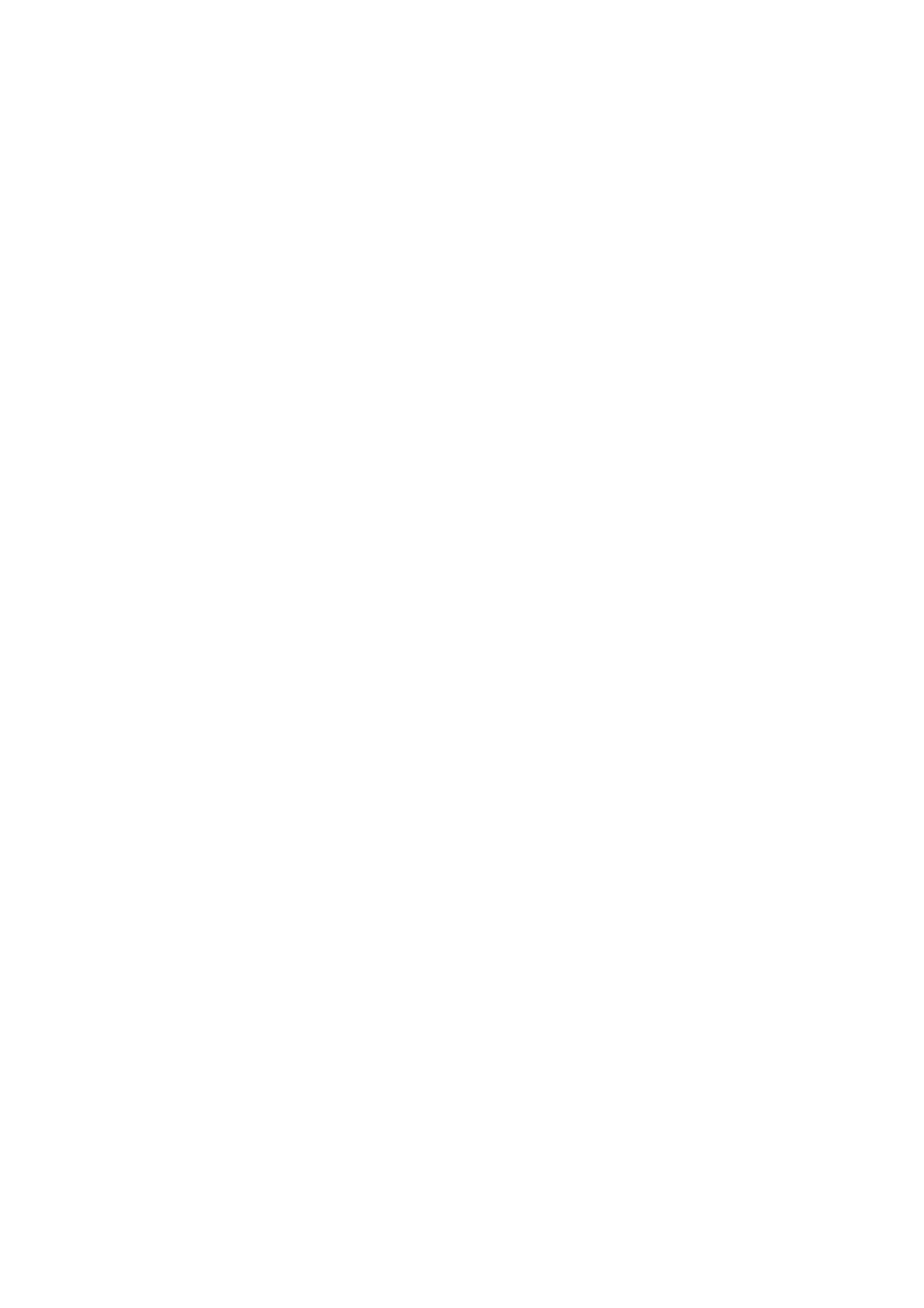## **LOCAL GOVERNMENT ACT 1995 DIVIDING FENCES ACT 1961**

SHIRE OF KALAMUNDA

## **FENCING LOCAL LAW 2016**

Under the powers conferred by the *Local Government Act 1995* and under all other powers enabling it, the Council of the Shire of Kalamunda resolved on 27 June 2016 to make the following local law.

## **PART 1—PRELIMINARY**

## **1.1 Citation**

This local law may be cited as the *Shire of Kalamunda Fencing Local Law 2016*.

#### **1.2 Application**

This local law shall apply throughout the district.

#### **1.3 Commencement**

This Local Law will come into operation on the 14th day after the day on which it is published in the *Government Gazette*.

#### **1.4 Repeal**

The *Shire of Kalamunda Fencing Local Law 2008* published in the *Government Gazette* on 3 October 2008 is repealed.

#### **1.5 Purpose and effect**

(1) The purpose of this local law is to prescribe a sufficient fence and the standard for the construction of fences throughout the district.

(2) The effect of this local law is to establish the minimum requirements for fencing within the district.

## **1.6 Interpretation**

 $\overline{a}$ 

In this local law, unless the context otherwise requires—

*Act* means the *Dividing Fences Act 1961*;

*AS or AS/NSZ* means an Australian or Australian/New Zealand Standard as published by Standards Australia and as amended from time to time;<sup>1</sup>

*boundary fence* has the meaning given to it in the Act;

*Building Surveyor* means a Building Surveyor of the local government;

*CEO* means the Chief Executive Officer of the local government;

*Commercial Lot* means a lot where a commercial use—

- (a) is or may be permitted under the local planning scheme; and
- (b) is or will be the predominant use of the lot;
- *composite fence* means a fence constructed of brick piers and with infill panels between the piers of materials other than brick or a fence where the supporting posts and infill panels are of different materials.

*dangerous* in relation to any fence means—

- (a) an electrified fence, other than a fence in respect of which a licence under Part 5 of this local law has been issued and is current;
- (b) a fence containing barbed wire, other than a fence erected and maintained in accordance with this local law;
- (c) a fence containing exposed broken glass, asbestos fibre, razor wire (unless otherwise approved in accordance with Part 5 of this local law), or any other potentially harmful projection or material; or

<sup>1</sup> A copy of this Standard is available for viewing at the Shire of Kalamunda's Administration Centre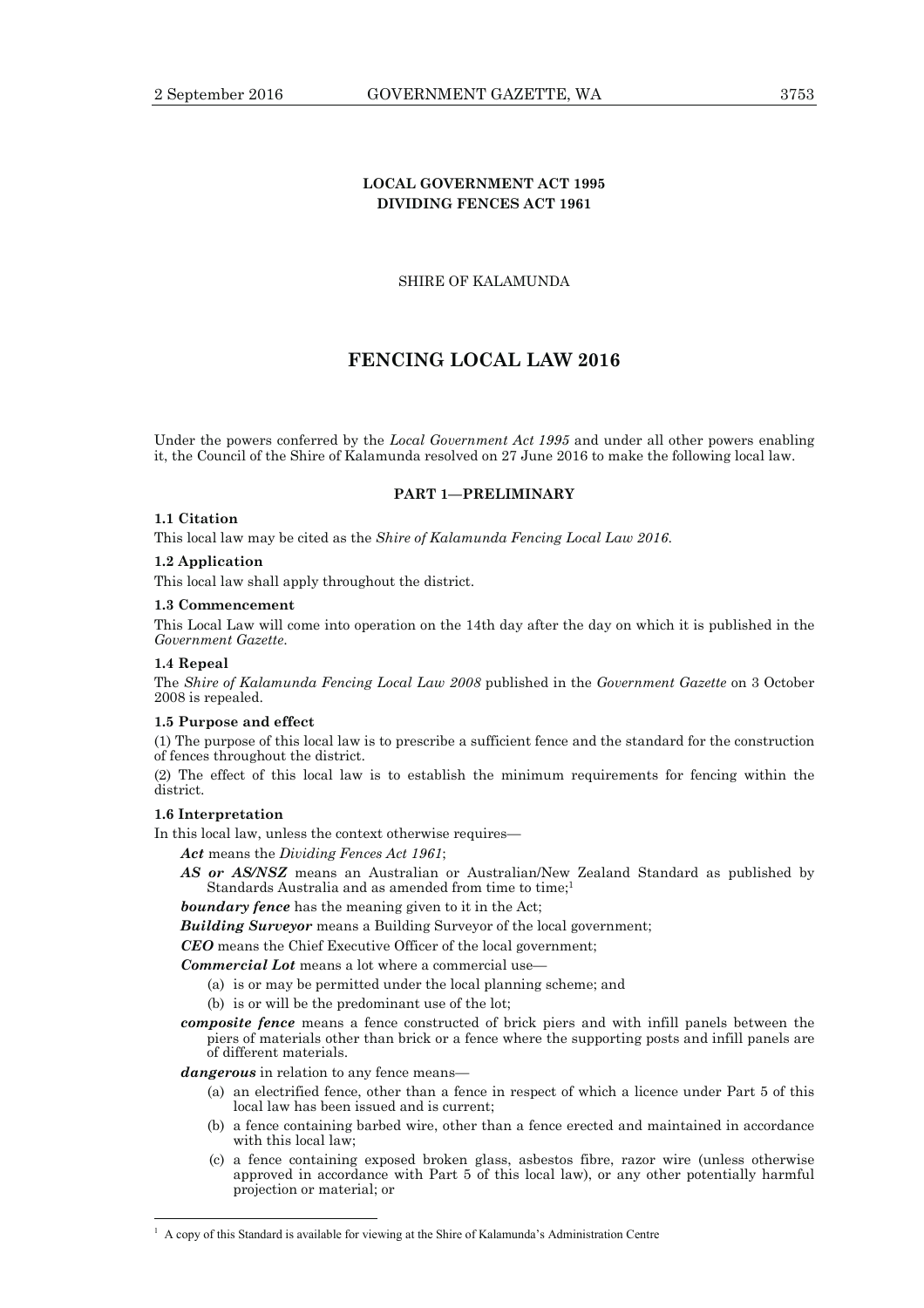(d) a fence which is likely to collapse or fall, or part of which is likely to collapse or fall, from any cause;

*district* means the district of the local government;

*dividing fence* has the meaning given to it in the Act;

*electrified fence* means a fence carrying or designed to carry an electric charge;

*fence* means any structure, used or functioning as a barrier, irrespective of where it is located, and includes any gate, but does not include a retaining wall unless otherwise stated in this Local Law;

*frontage* means the boundary line between a lot and the thoroughfare which that lot adjoins;

- *height* in relation to a fence means the vertical distance between—
	- (a) the top of the fence at any point; and
	- (b) the ground level at the base of the fence or if the fence is constructed on a retaining wall the ground level at the base of the retaining wall and where the ground levels on each side of the fence are not the same, the higher ground level (whether at the base of the fence or retaining wall), immediately below that point;

*Industrial Lot* means a lot where an industrial use-

- (a) is or may be permitted under the local planning scheme; and
- (b) is or will be the predominant use of the lot;
- *local government* means the Shire of Kalamunda;
- *local planning scheme* means a local planning scheme of the local government made under the *Planning and Development Act 2005*, or a town planning scheme which was made under the *Town Planning and Development Act 1928*;

*lot* has the meaning given to it in the *Planning and Development Act 2005*;

- *notice of breach* means a notice referred to in clause 6.1;
- *Residential Design Codes* means State Planning Policy 3.1 Residential Design Codes prepared under section 26 of the *Planning and Development Act 2005* by the Western Australian Planning Commission, as amended from time to time;<sup>2</sup>

*Residential Lot* means a lot where a residential use—

- (a) is or may be permitted under the local planning scheme; and
- (b) is or will be the predominant use of the lot;
- *retaining wall* means any structure which prevents the movement of soil in order to allow ground levels of different elevations to exist adjacent to one another;

*Rural Lot* means a lot where a rural use—

- (a) is or may be permitted under the local planning scheme; and
- (b) is or will be the predominant use of the lot;

*Schedule* means a Schedule to this local law;

*Special Rural Lot* means a lot where a special rural use—

- (a) is or may be permitted under the local planning scheme; and
- (b) is or will be the predominant use of the lot;
- *street setback area* has the meaning given to it for the purposes of the Residential Design Codes:
- *structural engineer* means a qualified engineer trained to understand and calculate the stability, strength and rigidity of built structures for buildings and non-building structures;

*sufficient fence* means a fence described in clause 2.1;

- *thoroughfare* means a road or other thoroughfare and includes structures or other things appurtenant to the thoroughfare that are within its limits, and nothing is prevented from being a thoroughfare only because it is open at each end; and
- *visually permeable* has the meaning as defined in Appendix 1—Definitions of the Residential Design Codes.

#### **1.7 Approval fees and charges**

All approval fees and charges applicable under this local law shall be as determined by the local government from time to time, in accordance with sections 6.16 to 6.19 of the *Local Government Act 1995*.

## **PART 2—SUFFICIENT FENCES**

#### **2.1 Sufficient fences**

 $\overline{a}$ 

(1) Unless approved by the local government under clause 3.3(1), a person shall not erect a dividing fence or a boundary fence that is not a sufficient fence.

<sup>&</sup>lt;sup>2</sup> A copy of the Residential design Codes may be viewed at the Shire of Kalamunda's Administration Centre or downloaded at http://www.planning.wa.gov.au/dop pub pdf/State Planning Policy 3.1-Residential Design Codes Print.pdf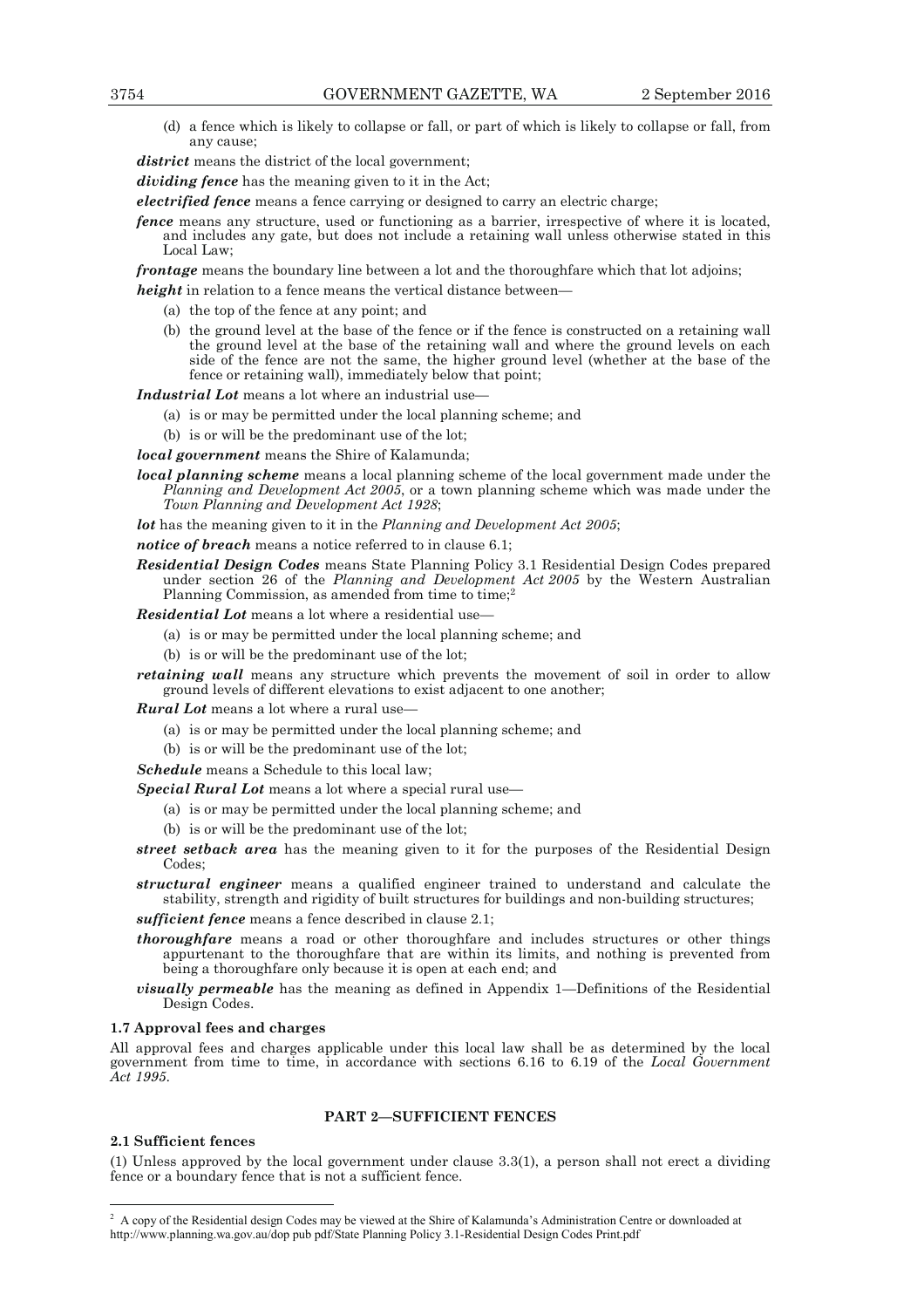(2) Subject to subclauses (3) and (4), a sufficient fence—

- (a) on a Residential Lot is a dividing fence or a boundary fence constructed and maintained in accordance with the specifications and requirements of Schedule 1.
- (b) on a Commercial Lot and on an Industrial Lot is a dividing fence or a boundary fence constructed and maintained in accordance with the specifications and requirements of Schedule 2;
- (c) on a Rural Lot and on a Special Rural Lot is a dividing fence or a boundary fence constructed and maintained in accordance with the specifications and requirements of Schedule 3;
- (3) Where a fence is erected on or near the boundary between—
	- (a) a Residential Lot and an Industrial Lot, Commercial Lot, Rural Lot or Special Rural Lot, a sufficient fence is a dividing fence constructed and maintained in accordance with the specifications and requirements of Schedule 1; and
	- (b) a Special Rural Lot and a Rural Lot, a sufficient fence is a dividing fence constructed and maintained in accordance with the specifications and requirements of Schedule 3.

(4) Unless the local government specifies otherwise, a sufficient fence on a boundary between lots other than those specified in subclause (3) is a dividing fence constructed in accordance with the specifications and requirements of Schedule 2.

(5) Notwithstanding any other provisions in this local law, a fence constructed of stone or concrete shall be a sufficient fence only if it is designed by a structural engineer where—

- (a) it is greater than 1800mm in height; or
- (b) the local government so requires.

#### **PART 3—GENERAL**

#### **3.1 Fences within street setback areas**

(1) A person shall not, without the approval of the local government, erect a fence greater than 1800mm in height, or a fence that is not visually permeable for a minimum height of 1.2m, within the street setback area of a Residential Lot within the district.

(2) The local government may approve the erection of a fence of a height greater than 1800mm in the street setback area of a Residential Lot only if the fence on each side of the driveway into the lot across the front boundary is to be angled into the lot for a distance of not less than 1500mm along the frontage to a distance of not less than 1500mm from the frontage in order to provide appropriate splayed lines of vision for a motorist using the driveway for access to a thoroughfare.

(3) The provision of subclause (2) shall not apply to a fence—

- (a) of open construction that does not obscure the lines of vision of a motorist using the driveway for access to a thoroughfare; or
- (b) that does not adjoin a footpath.

#### **3.2 Maintenance of fences**

An owner or occupier of a lot on which a fence is erected shall maintain the fence in good condition so as to prevent it from becoming dangerous, damaged, dilapidated, unsightly, or otherwise detrimental to the visual amenity of the streetscape or neighbouring properties.

#### **3.3 General discretion of the local government**

(1) Notwithstanding clause 2.1, the local government may approve the erection or repair of a fence which—

- (a) is not a sufficient fence; or
- (b) otherwise requires approval under this Local Law.

(2) In determining whether to approve the erection or repair of any fence under subclause (1), the local government may consider, in addition to any other matter that it is authorised to consider, whether the erection or retention of the fence would have an adverse effect on—

- (a) the safe or convenient use of any land; or
- (b) the safety or convenience of any person.
- (c) the visual amenity of the streetscape or neighbouring properties.

#### **3.4 Applications for approval of local government**

- (1) An application for approval of the local government under clause 3.3(1) must be—
	- (a) in writing in a form approved by the local government;
		- (b) accompanied by any document or information that is required by the local government; and
		- (c) accompanied by an application fee.

(2) An application for approval shall be made by the owner of the lot on which the fence is or is to be erected, or by the occupier of the lot with the written consent of the owner.

(3) An application for approval may be—

- (a) approved by the local government;
- (b) approved by the local government subject to such conditions as it thinks fit; or
- (c) refused by the local government.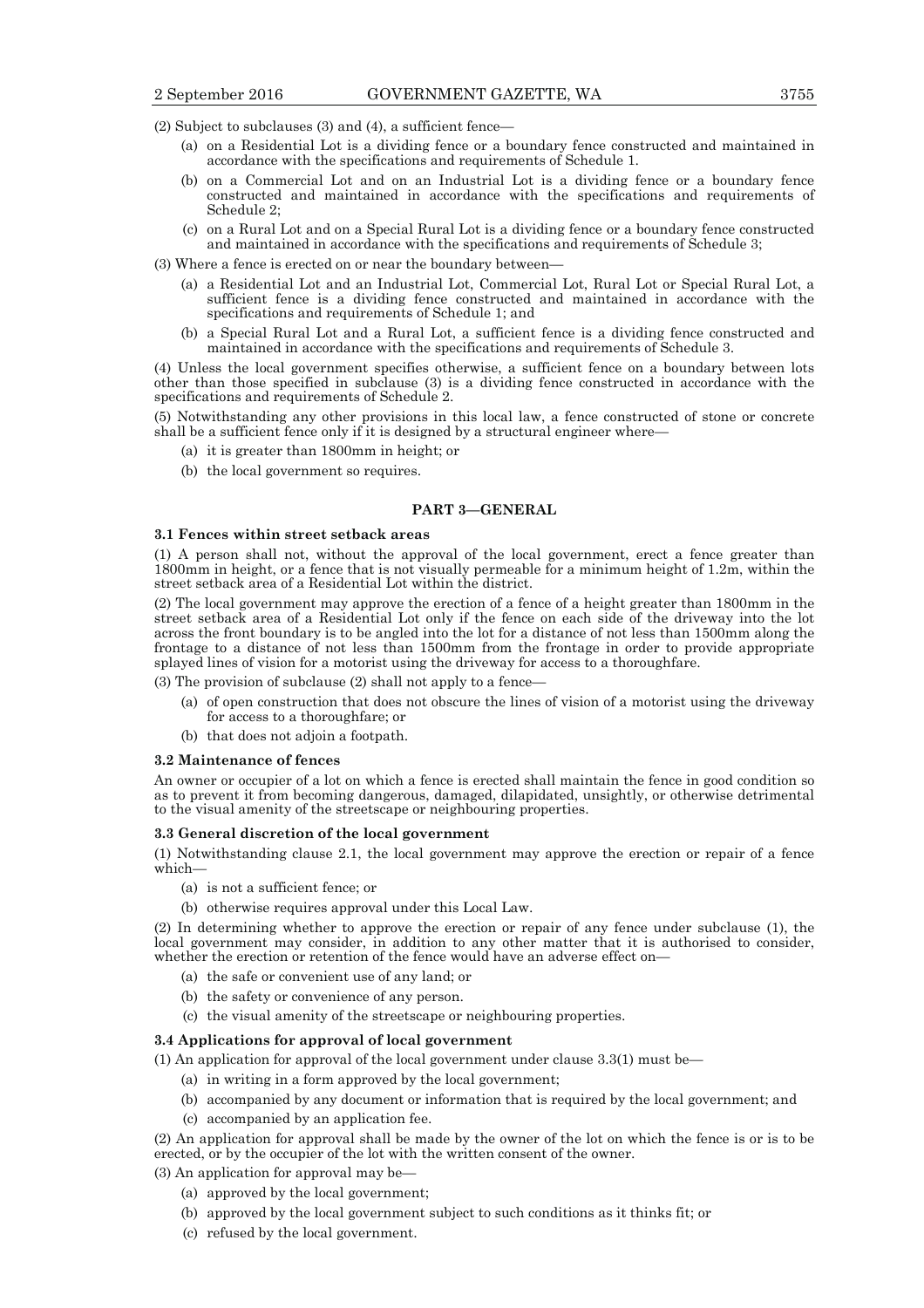## **3.5 Duration of approval**

An approval given under this Local Law shall transfer with the land to any new occupier or owner of the lot and shall continue in force and effect until—

- (a) the fence is removed;
- (b) the approval is revoked by the local government under clause 3.6; or
- (c) the owner of the lot surrenders the approval.

## **3.6 Revocation of approval**

Subject to Division 1 Part 19 of the *Local Government Act 1995*, the local government may revoke an approval granted under this Part if—

- (a) the fence is not maintained in accordance with clause 3.2; or
- (b) there is a breach of any condition upon which the approval has been granted.

## **PART 4—FENCING MATERIALS**

## **4.1 Fencing materials**

(1) A person shall only construct a fence on a Residential Lot, a Commercial Lot, Industrial Lot or Rural Lot from those materials specified for a sufficient fence in respect of such a lot in Schedules 1, 2 or 3, or some other material approved by the local government.

(2) Where the local government approves the use of pre-used materials in the construction of a fence under subclause (1), that approval shall be conditional on the applicant for approval painting or treating the pre-used material as directed by the local government.

## **4.2 Barbed wire and broken glass fences**

(1) This clause does not apply to a fence constructed wholly or partly of razor wire.

(2) An owner or occupier of a Residential Lot or a Commercial Lot shall not erect or affix to any fence on such a lot any barbed wire or other material with spiked or jagged projections, unless the prior written approval of the local government has been obtained.

(3) An owner or occupier of an Industrial Lot shall not erect or affix on any fence bounding that lot any barbed wire or other materials with spiked or jagged projections, unless the wire or materials are carried on posts at an angle of 45 degrees, and unless the bottom row of wire or other materials is set back 150mm from the face of the fence and is not nearer than 2000mm from the ground level.

(4) If the posts which carry the barbed wire or other materials referred to in subclause (3) are angled towards the outside of the lot bounded by the fence, the face of the fence must be set back from the lot boundary a sufficient distance to ensure that the angled posts, barbed wire or other materials do not encroach on adjoining land.

(5) An owner or occupier of a lot shall not affix or allow to remain as part of any fence or wall on that lot, whether internal or external, any broken glass.

(6) An owner or occupier of a Rural Lot shall not place or affix barbed wire upon a fence on that lot where the fence is adjacent to a thoroughfare or other public place, unless the barbed wire is fixed to the side of the fence posts furthest from the thoroughfare or other public place.

## **PART 5—ELECTRIFIED AND RAZOR WIRE SECURITY FENCES**

## **5.1 Requirements for an approval**

(1) Subject to subclauses (3 and 4) an owner or occupier of a lot, shall not—

- (a) erect or use an electrified security fence on that lot; or
- (b) construct a fence wholly or partly of razor wire on that lot;
- (c) unless approval of the local government is first obtained.

(2) Approval to erect or use an electrified fence or construct a fence wholly or partly of razor wire on that lot shall not be granted—

(a) in respect of a lot which is, or which adjoins, a Residential or Rural Lot.

(3) Approval shall only be granted on lots other than Residential or Rural for an electrified security fence where—

- (a) Application is made to the local government for approval and the design and specifications for the fence will comply with AS/NZS 3016 –Electrical installations—Electric security fences; as amended from time to time; and
- (b) provision is made so as to enable the fence to be rendered inoperable during the hours of business operations, if any, on the lot where it is erected;
- (c) an electrified fence once erected must at all times comply with the provisions of AS/NZS 3016; as amended from time to time; and

(d) comply with any requirements of Western Power.

- (4) Approval to have a fence constructed wholly or partly of razor wire shall not be granted—
	- (a) if the fence is within 3m of the boundary of the lot;
	- (b) where any razor wire used in the construction of the fence is less than 2000mm or more than 2400mm above the ground level; and
	- (c) on any lots other than Commercial or Industrial lots.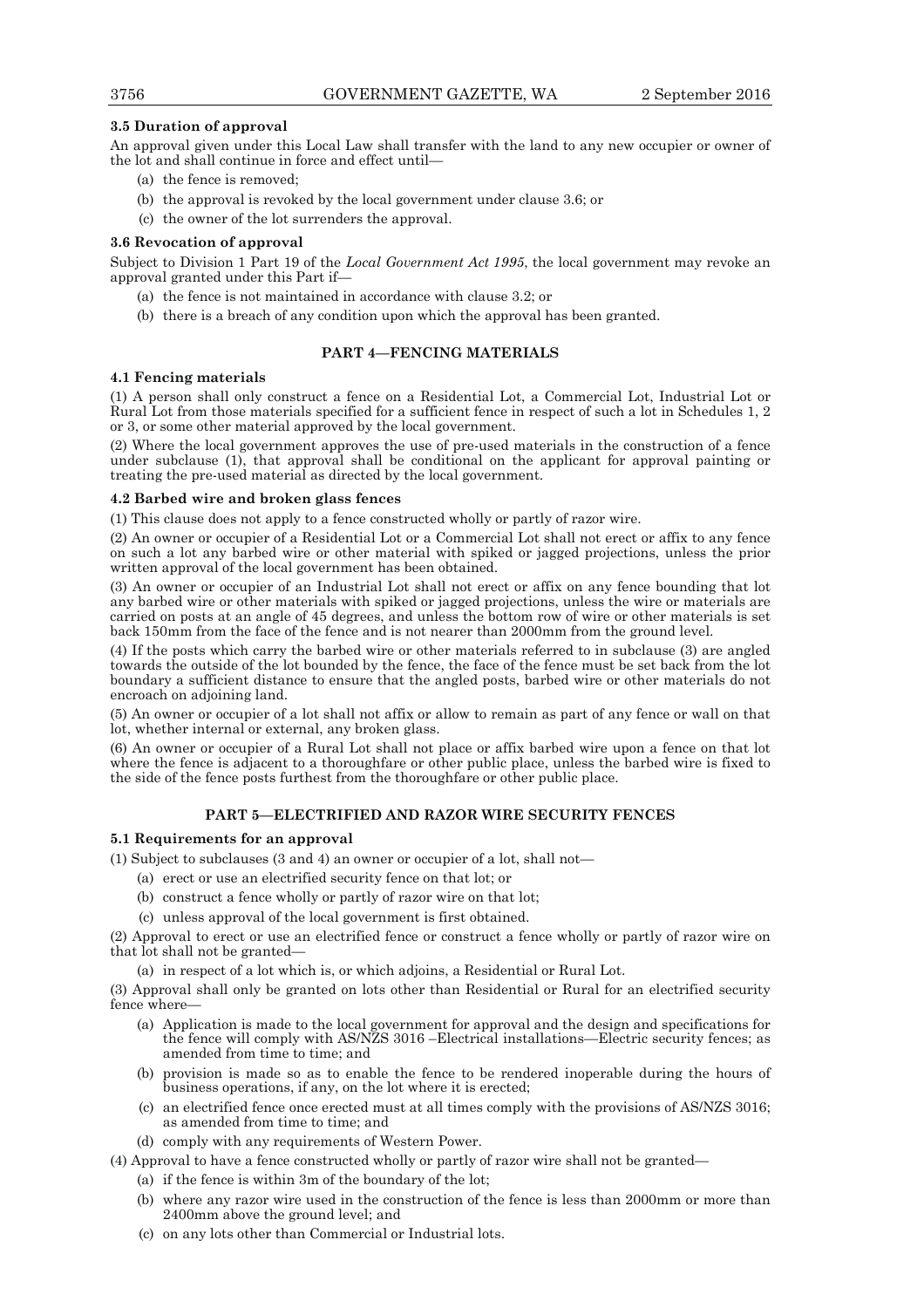#### **PART 6—NOTICES OF BREACH**

#### **6.1 Notices of breach**

(1) Where a breach of any provision of this local law has occurred in relation to a fence on a lot, the local government may give a notice in writing to the owner or occupier of that lot ('notice of breach').

(2) A notice of breach shall—

- (a) specify the provision of this local law which has been breached;
- (b) specify the particulars of the breach; and
- (c) state that the owner or occupier of the lot, as the case may be, is required to remedy the breach within 28 days from the giving of the notice.

(3) If an owner or occupier fails to comply with a notice of breach, the local government may by its employees, agents or contractors enter upon the lot to which the notice relates and remedy the breach, and may recover the expenses of so doing from the owner or occupier of the lot, as the case may be, in a court of competent jurisdiction.

(4) The provision of this clause are subject to section 3.25 and item 12 of division 1 of Schedule 3.1 of the *Local Government Act 1995* and any entry on the land will be in accordance with Part 3, Division 3 of that Act.

## **PART 7—OFFENCES AND PENALTIES**

#### **7.1 Offences and penalties**

(1) An owner who fails to comply with a notice of breach commits an offence and is liable upon conviction to a maximum penalty of \$5000 and, if the offence is a continuing offence, a maximum daily penalty of \$500.

(2) A person who fails to comply with or who contravenes any provision of this local law commits an offence and is liable upon conviction to a maximum penalty of \$5000 and, if the offence is a continuing offence, a maximum daily penalty of \$500.

#### **7.2 Modified penalties**

(1) An offence against any provision of this local law is a prescribed offence for the purposes of section 9.16(1) of the *Local Government Act 1995*.

(2) Unless otherwise specified, the amount of the modified penalty for an offence against any provision of this local law is \$500.

#### **7.3 Form of notices**

For the purposes of this local law—

- (a) the form of the infringement notice referred to in section 9.17 of the *Local Government Act 1995* is to be in the form of Form 2 of Schedule 1 of the *Local Government (Functions and General) Regulations 1996*;
- (b) the form of the withdrawal of infringement notice referred to in section 9.20 of the *Local Government Act 1995* is to be in the form of Form 3 in Schedule 1 of the *Local Government (Functions and General) Regulations 1996*.

#### **7.4 Objections and appeals**

When the local government makes a decision under this local law as to whether it will—

(a) grant or refuse to grant a person an approval;

- (b) cancel an approval; or
- (c) give a person a notice under clause 6.1,

the provisions of Division 1 of Part 9 of the *Local Government Act 1995* and regulation 33 of the *Local Government (Functions and General) Regulations 1996* shall apply to that decision.

————

#### **SCHEDULE 1—SPECIFICATIONS FOR A SUFFICIENT FENCE ON A RESIDENTIAL LOT**

[Clause 2.1(2)(a)]

Each of the following is a "sufficient fence" on a Residential Lot—

- 1. A 1 metre high, 2.5mm wire mesh rail-less fence with steel posts at a maximum 3 metre spacing, terminal posts to be braced with a diagonal brace in the line of the fence.
- 2. A picket timber fence which satisfies the following specifications—
	- (a) corner posts to be 125mm x 125mm x 2400mm and intermediate posts to be 125mm x 75mm x 2400mm spaced at 2400mm centres;
	- (b) corner posts to be strutted two ways with 100mm x 50mm x 450mm sole plates and 75mm x 50mm struts;
	- (c) intermediate posts to be double yankee strutted with 150mm x 25mm x 450mm struts;
	- (d) all posts to have tops with a 60mm weather cut and to be sunk at least 600mm into the ground;
	- (e) rails to be 75mm x 50mm with each rail spanning two bays of fencing double railed or bolted to each post with joints staggered;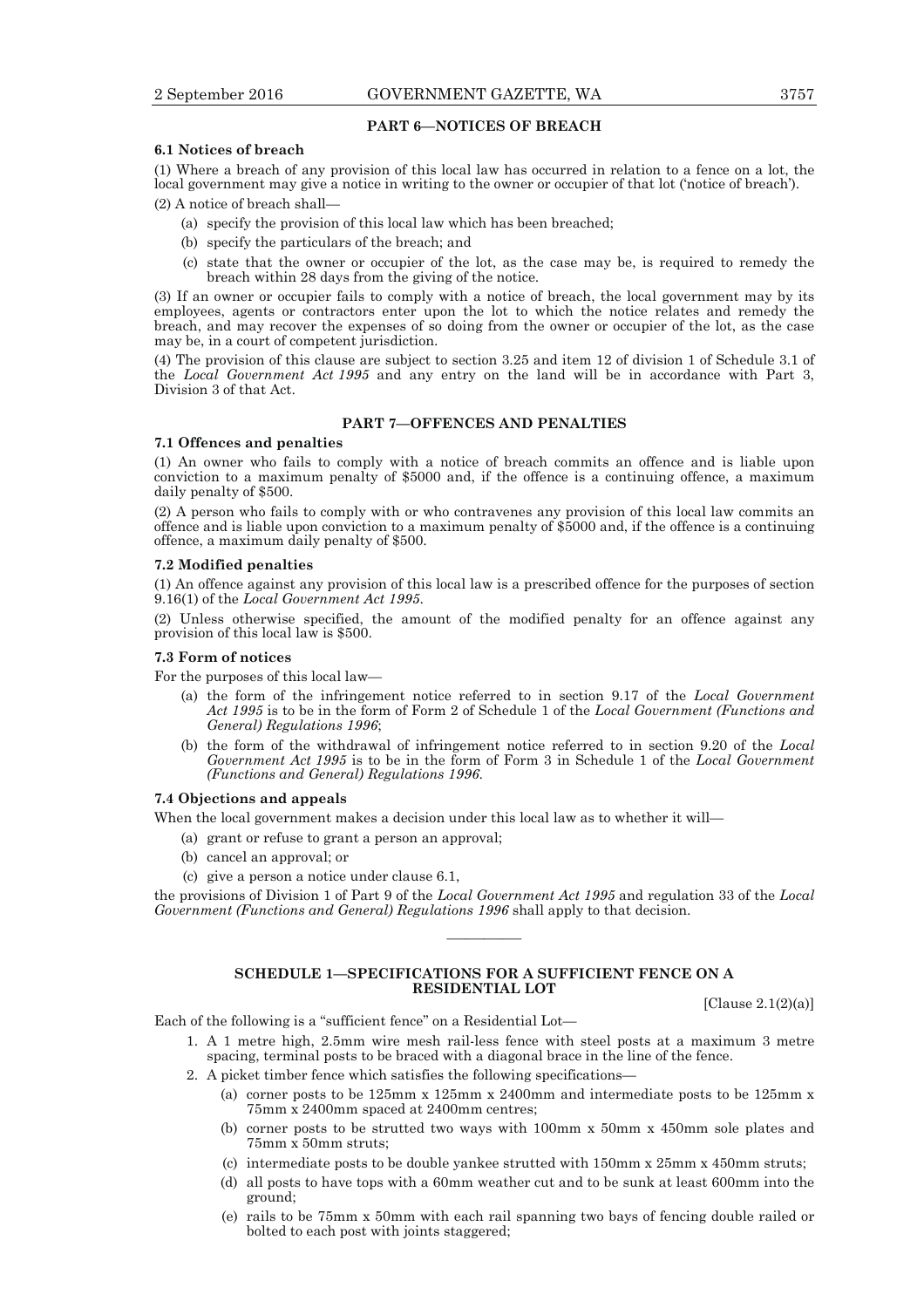- (f) the fence to be covered with 75mm x 20mm sawn pickets, 1800mm in height placed 75mm apart and affixed securely to each rail; and
- (g) the height of the fence to be 1800mm except with respect to the front setback area for which there is no minimum height, but which is subject to clause 3.1.
- 3. A fence constructed of corrugated fibre reinforced pressed cement or profiled coloured steel sheeting which satisfies the following specifications—
	- (a) to be installed in accordance with the manufacturer's specifications;
	- (b) the total height and depth of the fence to consist of a single continuous fibre reinforced cement or steel sheet;
	- (c) the sheets to be lapped and capped with extruded "snap-fit" type capping in accordance with the manufacturer's written instructions; and
	- (d) the height of the fence to be 1800mm except with respect to the front set back area for which there is no minimum height, but which is subject to clause 3.1.
- 4. A fence constructed of brick, stone or concrete, which satisfies the following specifications—
	- (a) footings having a minimum of 225mm x 150mm concrete 15MPa or 300mm x175mm brick laid in cement mortar;
	- (b) fences to be offset a minimum of 200mm at maximum 3000mm centres or 225mm x 100mm engaged piers to be provided at maximum 3000mm centres;
	- (c) expansion joints in accordance with the manufacturer's written instructions; and
	- (d) the height of the fence to be 1800mm except with respect to the front setback area for which there is no minimum height, but which is subject to clause 3.1.
- 5. A composite fence having a minimum overall height of 1800mm except with respect to the front setback area for which there is no minimum height, but which is subject to clause 3.1, which satisfies the following specifications for the brick construction—
	- (1) (a) brick piers having a minimum of 345mm x 345mm at 1800mm centres bonded to a minimum height base wall of 514mm;
		- (b) each pier shall be reinforced with one R10 galvanised starting rod 1500mm high with a 250mm horizontal leg bedded into a 500mm x 200mm concrete footing and set 65mm above the base of the footing. The top of the footing shall be 1 course (85mm) below ground level;
		- (c) the minimum ultimate strength of brickwork shall be 20MPa. Mortar shall be a mix of 1 part cement, 1 part lime and 6 parts sand;
		- (d) the ground under the footings is to be compacted to 6 blows per 300mm and checked with a standard falling weight penetrometer; and
		- (e) control joints in brickwork shall be provided with double piers at a maximum of 6 metre centres; or
	- (2) (a) brick piers having a minimum of 345mm x 345mm x 2700mm centres bonded to the base wall; and
		- (b) each pier shall be reinforced with two R10 galvanised starting rods as previously specified.
- 6. A "Duralok" or similar PVC fencing system not exceeding 1.8m high, erected and installed in accordance with the manufacturer's specifications.

#### **SCHEDULE 2—SPECIFICATIONS FOR A SUFFICIENT FENCE ON A COMMERCIAL LOT AND AN INDUSTRIAL LOT**

————

[Clause 2.1(2)(b)]

Each of the following is a "sufficient fence" on a Commercial Lot and an Industrial Lot—

- 1. A fence constructed of galvanised or PVC coated rail-less link mesh, chain mesh or steel mesh which satisfies the following specifications—
	- (a) corner posts having a minimum of 50mm normal bore x 3.5mm and with footings of a 225mm diameter x 900mm;
	- (b) intermediate posts having a minimum of 37mm nominal bore x 3.15mm at maximum 3.5m centres and with footings of a 225mm diameter x 600mm;
	- (c) struts having a minimum of 30mm nominal bore x 3.15mm fitted at each gate and two at each corner post and with footings 225mm x 600mm;
	- (d) cables to be affixed to the top, centre and bottom of all posts and to consist of two or more 3.15mm wires twisted together or single 4mm wire;
	- (e) rail-less link, chain or steel mesh is to be to a height of 2000mm on top of which are to be three strands of barbed wire carrying the fence to a height of 2400mm in accordance with clause 4.2(3) of this local law; and
	- (f) galvanised link mesh wire to be 2000mm in height and constructed of 50mm mesh 2.5mm galvanised iron wire and to be strained, neatly secured and laced to the posts and affixed to cables. Vehicle entry gates shall provide an opening of not less than 3.6 metres, be designed to open inwards, and shall be constructed of 25mm tubular